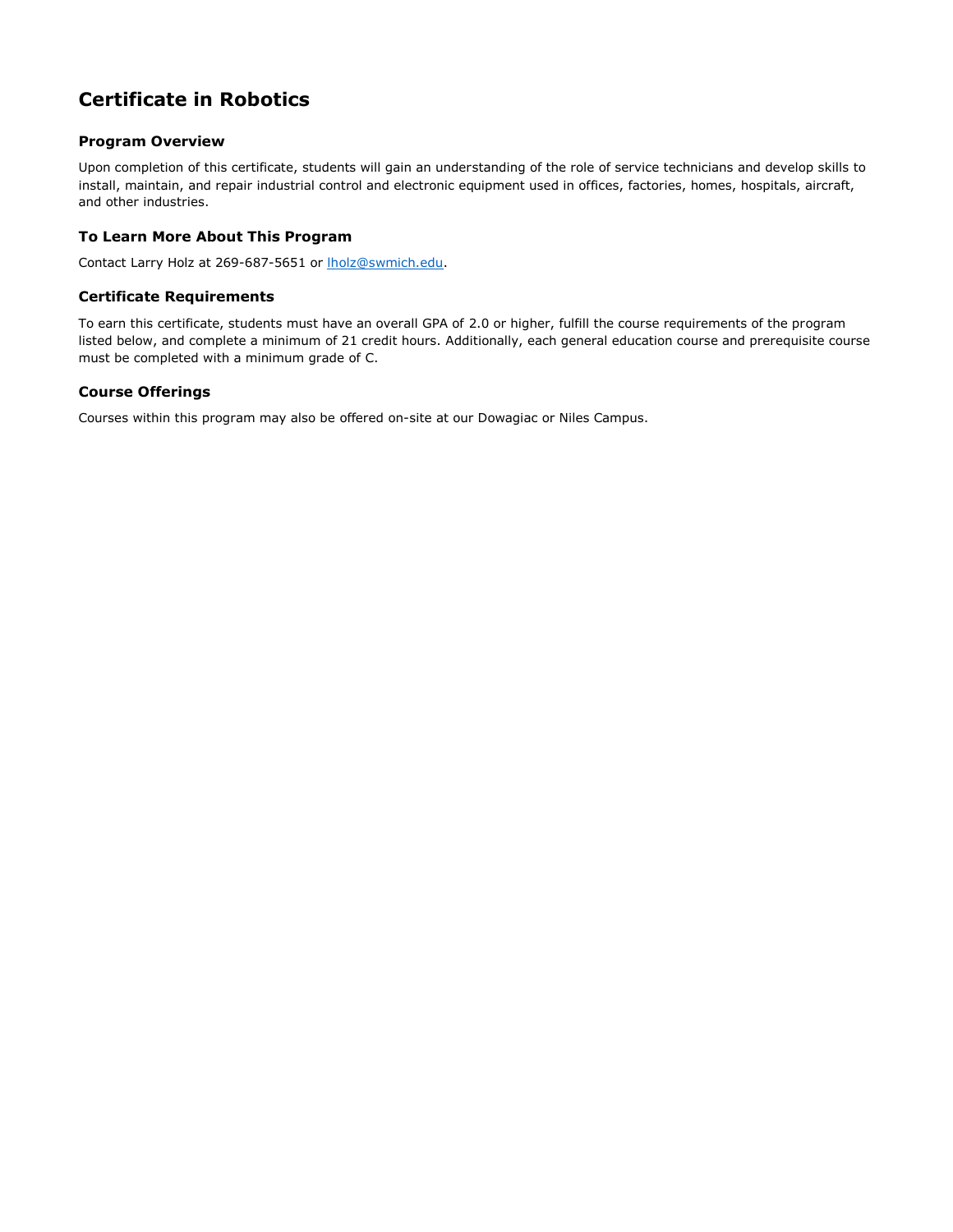## **Certificate Courses**

| Course ID       | Course                                  | Credits   |
|-----------------|-----------------------------------------|-----------|
| <b>ELEC 118</b> | <b>Fundamentals of Electricity</b>      | 4 credits |
| <b>ELEC 119</b> | <b>Fundamentals of Electricity</b><br>2 | 4 credits |
| <b>ELEC 131</b> | <b>Digital Electronics</b>              | 3 credits |
| <b>ELEC 140</b> | Motors and Motor Control<br>Circuits    | 3 credits |
| <b>ELEC 218</b> | Process Control<br>Instrumentation 1    | 3 credits |
| <b>ELEC 233</b> | Programmable Logic<br>Controllers       | 2 credits |
| <b>INTE 159</b> | <b>Hydraulics and Pneumatics</b>        | 3 credits |
| <b>INTE 227</b> | <b>Industrial Robotics</b>              | 2 credits |
| <b>MATH 127</b> | College Algebra                         | 4 credits |
| <b>WELD 159</b> | Basic Welding                           | 2 credits |

**Total Program Credits: 30**